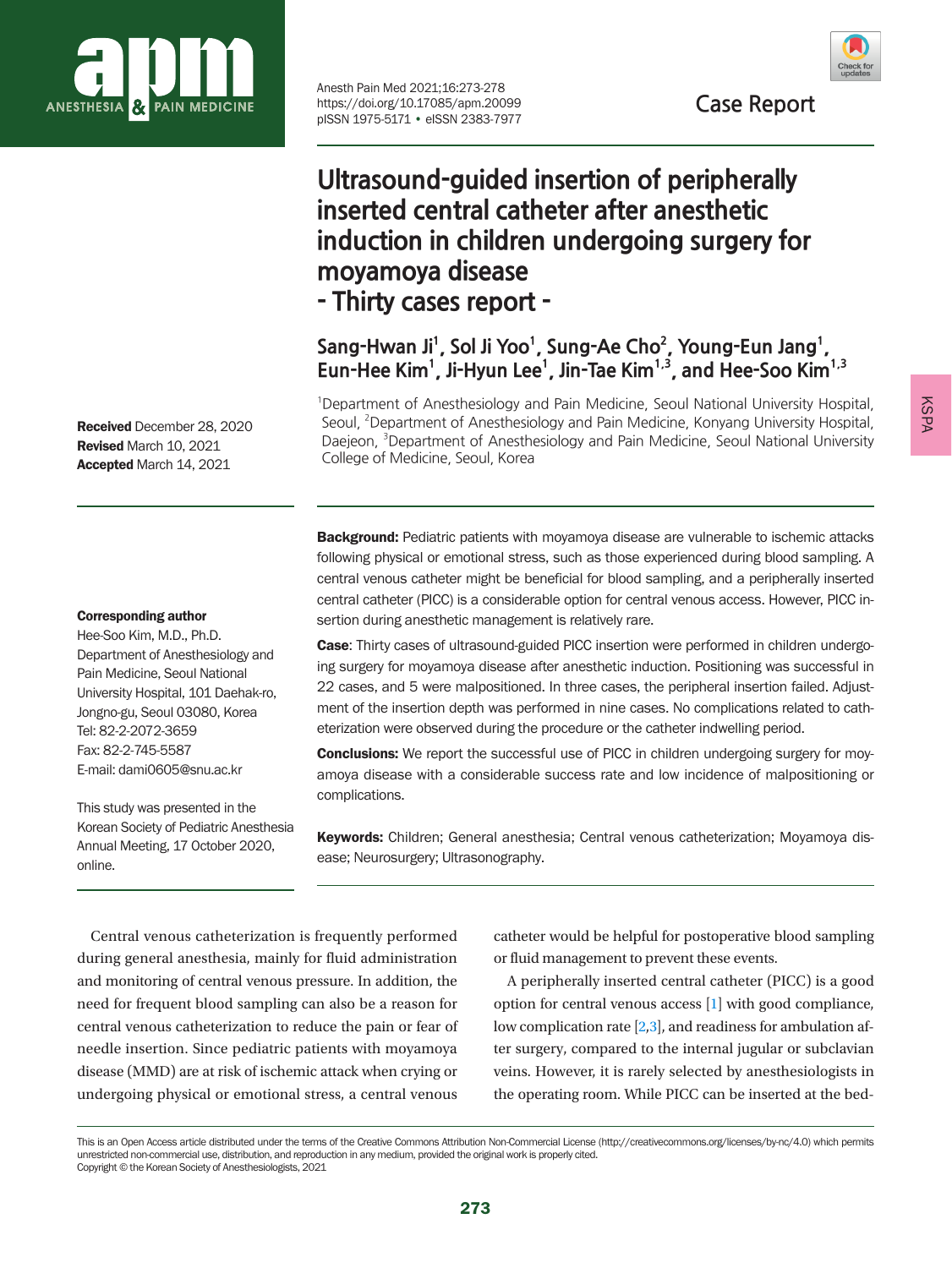side or under fluoroscopic guidance prior to surgery for adults, PICC insertion for pediatric patients is not easy, and they require sedation for the procedure in most cases. Under general anesthesia, ultrasound is readily applicable to pediatric patients without causing radiation hazards compared to fluoroscopy, which is frequently used as a guide for PICC insertion.

We recently introduced a policy to insert the PICC under ultrasound guidance after induction of general anesthesia in pediatric patients undergoing surgery for MMD. We report our cases along with a summary of the success and complication rates.

# **CASE REPORT**

#### **Ethics statement**

This report was approved by the Institutional Review Board of Seoul National University Hospital (no. 2004-231- 1119), and the requirement for obtaining informed consent was waived. The reason for the exemption from consent was as follows: First, obtaining informed consent from the patients was not feasible because they had already been discharged from the hospital at the moment we started to review the cases. Second, there was no reason to assume disagreement regarding the use of data from the patients, and there was no chance of affecting any of the patients' treatment or prognosis.

#### **Study population**

We reviewed 30 cases of ultrasound-guided PICC insertion after anesthetic induction in pediatric patients undergoing surgery for MMD between January 2020 and April 2020. The baseline characteristics are shown in [Table 1.](#page-1-0) Seventeen (56.7%) patients had previously undergone neurosurgery with central venous catheterization using one of the internal jugular veins. Patients with connective tissue disease or vascular disease other than MMD, any skin lesion in the upper extremity, and unstable vital signs on anesthetic induction were excluded from the PICC insertion.

#### **Catheter insertion technique**

After conventional induction of general anesthesia, the patient was positioned for PICC insertion in the supine position, and the right upper arm was abducted [\[4\]](#page-5-3). After posi-

tioning, the basilic or cephalic vein was evaluated using an ultrasound device (E-CUBE i7, Alpinion Medical Systems Co., Ltd., Korea or Sonosite X-Porte, Fujifilm Sonosite, Inc., USA) to select the venipuncture site. If the basilic vein was selected, the elbow was flexed at 90°, while it was extended to the cephalic vein. The patient's right arm was covered with a surgical drape after sterilization. Turbo-Ject<sup>®</sup> power-injectable PICC (Cook Medical LLC, USA) with a size of 3 or 4 Fr was prepared. Even though 4-Fr catheters are recommended for veins larger than 4 mm in diameter [\[5](#page-5-4)], a larger catheter size may be related to a higher risk of thrombosis [\[6](#page-5-5)]. In most cases, we used 3-Fr catheters in an effort to use a catheter as small as possible to prevent thrombosis. Catheters sized 4 Fr were used only for patients weighing > 70 kg. Before venipuncture, the length of catheter insertion was determined by measuring the distance between the targeted venipuncture site and the sternal notch [\[7](#page-5-2)]. The catheter was then trimmed according to the required length. The targeted vein was punctured under ultrasound guidance, followed by the insertion of a 20-gauge intravenous BD angiocath<sup>TM</sup> (Becton, Dickinson, and company Korea, Korea) catheter. To ensure stability, we tried to maintain a distance of at least 4 cm between the antecubital fossa and venipuncture site [\[8\]](#page-5-6). Subsequently, a guidewire was inserted via an intravenous catheter. An introducer was inserted along the guidewire after a minimal skin incision was made at the venipuncture site. After removal of the guidewire, the PICC was inserted through the introducer and advanced until the entire catheter was inserted. During the advancement of the catheter,

<span id="page-1-0"></span>Table 1. Baseline Characteristics of Subjects, Selected Veins, and Catheter Size for Insertion of a Peripherally-inserted Central Catheter

| Characteristic     | Value                |
|--------------------|----------------------|
| Sex (M/F)          | 20/10                |
| Age (yr)           | 7.5(6, 9)            |
| Height (cm)        | 124.0 (115.7, 146.2) |
| Weight (kg)        | 28.4 (21.7, 46.6)    |
| Selected vein      |                      |
| <b>Basilic</b>     | 21(70.0)             |
| Cephalic           | 6(20.0)              |
| Failure for both   | 3(10.0)              |
| Vein diameter (mm) | $4.0 \pm 0.9$        |
| Vein depth (mm)    | 5.4(4.1, 8.5)        |
| Catheter size (Fr) |                      |
| 3                  | 26 (86.7)            |
| 4                  | 4(13,3)              |

Values are represented as number (%), median (1Q, 3Q), or mean  $\pm$  SD.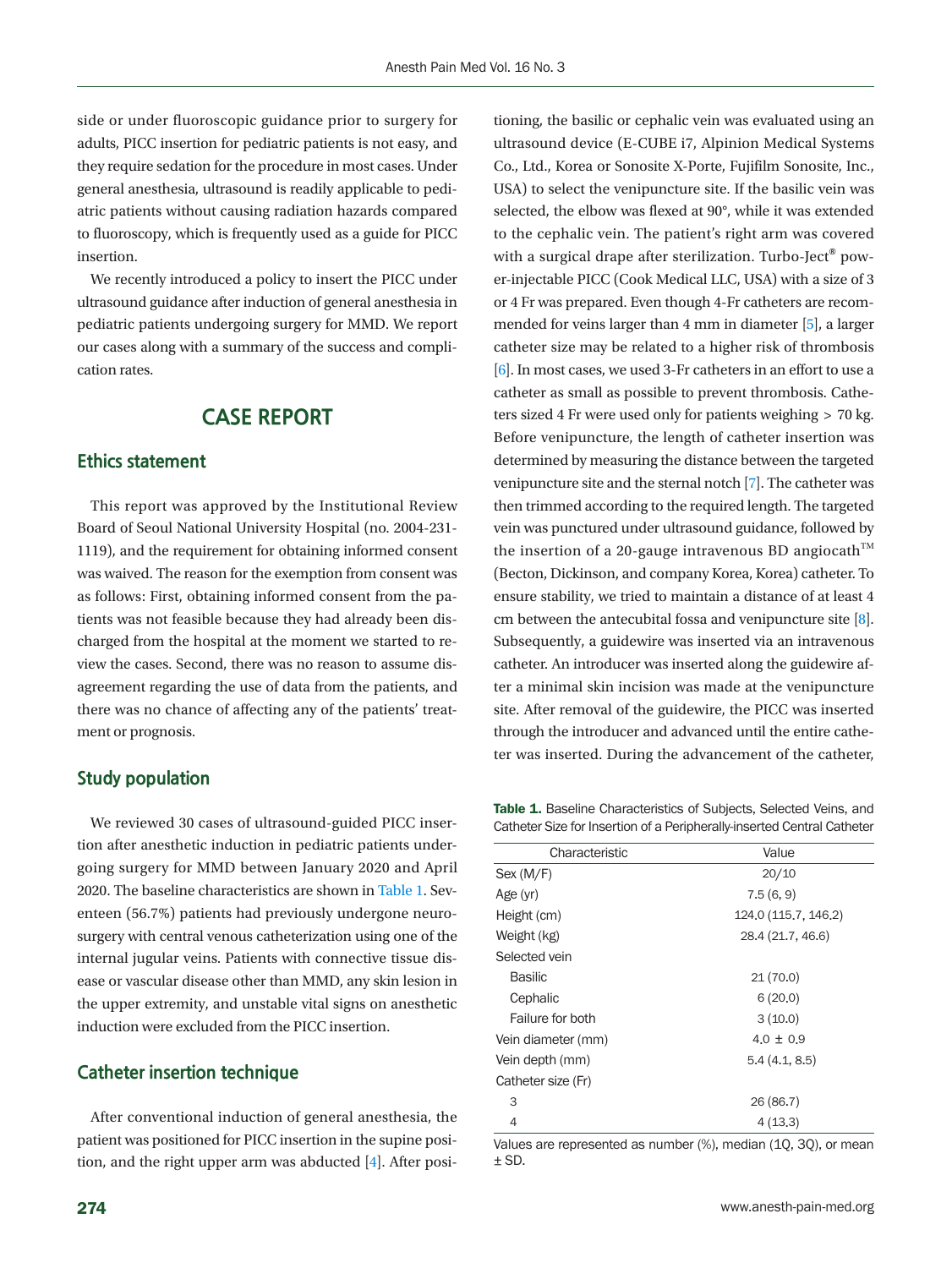the patient's head was turned to the ipsilateral side. The arm was then moved cephalad in an effort to facilitate successful insertion [\[9\]](#page-5-7). The function of the PICC was tested by aspiration of blood and flushing with normal saline through the catheter.

#### **Confirmation of the catheter tip**

Immediately after insertion of the catheter, the right internal jugular vein was traced using ultrasound to confirm that the catheter did not enter the right internal jugular vein. When the catheter was observed in the right internal jugular vein, the catheter was withdrawn slightly and then reinserted until the catheter was completely inserted but not visible in the right internal jugular vein. If possible, the right subclavian vein was also visualized to ensure that the catheter had not migrated into the right innominate vein.

After the end of the surgery, the position of the tip of the catheter was checked via chest radiography (CXR) at the intensive care unit or the post-anesthesia care unit. The tip position was classified into three categories: "Optimal" for those located within a 3-cm margin from the cavo-atrial junction, "suboptimal" if they were within the superior vena cava (SVC) or the right atrium, but located outside the 3-cm margin from the cavo-atrial junction, or "malpositioned" in cases involving vessels at locations other than the SVC [\[10](#page-5-8)]. We defined success as the optimal or suboptimal position of the catheter tip in the postoperative CXR.

#### **Statistical analysis**

Demographic data, history of previous surgery, vein selected for puncture, depth from skin and diameter of the selected vein, determined insertion length of the catheter, the success rate at the first attempt, overall success rate, number of insertion attempts, reasons for failed attempts, postoperative repositioning of the catheter, duration of postoperative catheter indwelling, and functioning of the catheter were reviewed. Immediate and long-term complications, including hematoma formation, thrombosis, infection, insertion site oozing, skin reactions, and catheter migration, were also reviewed. The Pearson correlation coefficient between the patient height and the determined insertion length of the catheter was calculated. Statistical analyses were performed using SPSS® statistics version 23.0 (IBM, USA).

## **Outcomes of PICC insertion**

Among the 30 patients, the procedure was completed in 27 (90.0%) patients, while we failed to introduce the catheter in the other 3 patients. Twenty-two (73.3%) cases showed successful PICC with optimal or suboptimal positioning of the catheter tip on confirmation with CXR. Insertion was successful in the first attempt in 19 patients. Detailed information on the insertion attempts is presented in [Table 2](#page-2-0).

Upon confirmation with postoperative CXRs for the completed cases, 5 (16.7%) cases showed malpositioning of the catheter, 3 in the right internal jugular vein, and 2 in the left brachiocephalic vein. [Fig. 1](#page-3-0) shows examples of CXRs for the successful placement and malpositioning of the catheter tip. Among the malpositioned cases, the basilic vein was selected in four cases and the cephalic vein was selected in one case. In one case of malpositioning of the internal jugular vein, the PICC was revised in the angiography room the day after. In another case of malpositioning of the internal jugular vein, the catheter was withdrawn by 4 cm. In the remaining 3 malpositioned cases, the catheter was used without repositioning. In 6 cases, the catheter tip was located deeper than expected. In these cases, the catheter was withdrawn by a median (1Q, 3Q) of 3.8 (3.1, 5.5) cm. Two of the withdrawn cases involved follow-up CXRs, which confirmed the withdrawal of the catheter to the proximal end of the right

<span id="page-2-0"></span>

| Subject                                 | Value       |
|-----------------------------------------|-------------|
| Catheter insertion length (cm)          | 28 (26, 32) |
| Number of attempts to success           |             |
| $\mathbf{1}$                            | 19(63.3)    |
| $\overline{2}$                          | 6(20.0)     |
| 3                                       | 2(6.7)      |
| Reason for failed attempts ( $n = 17$ ) |             |
| Venipuncture failure                    | 3(17.6)     |
| Guidewire insertion failure             | 2(11.8)     |
| Dilation failure                        | 3(17.6)     |
| Catheter advancement failure            | 9(52.9)     |
| Catheter tip position                   |             |
| Optimal*                                | 14 (46.7)   |
| Suboptimal <sup>†</sup>                 | 8(26.7)     |
| Malpositioning <sup>#</sup>             | 5(16.7)     |
| Failure <sup>§</sup>                    | 3(10.0)     |

Values are represented as median (1Q, 3Q) or number (%). \*Located within a 3-cm margin from the cavoatrial junction. † Located within the superior vena cava (SVC) or the right atrium and could be easily repositioned by the withdrawal of the catheter. <sup>‡</sup>Locations other than the SVC. <sup>§</sup>Failed to insert the catheter.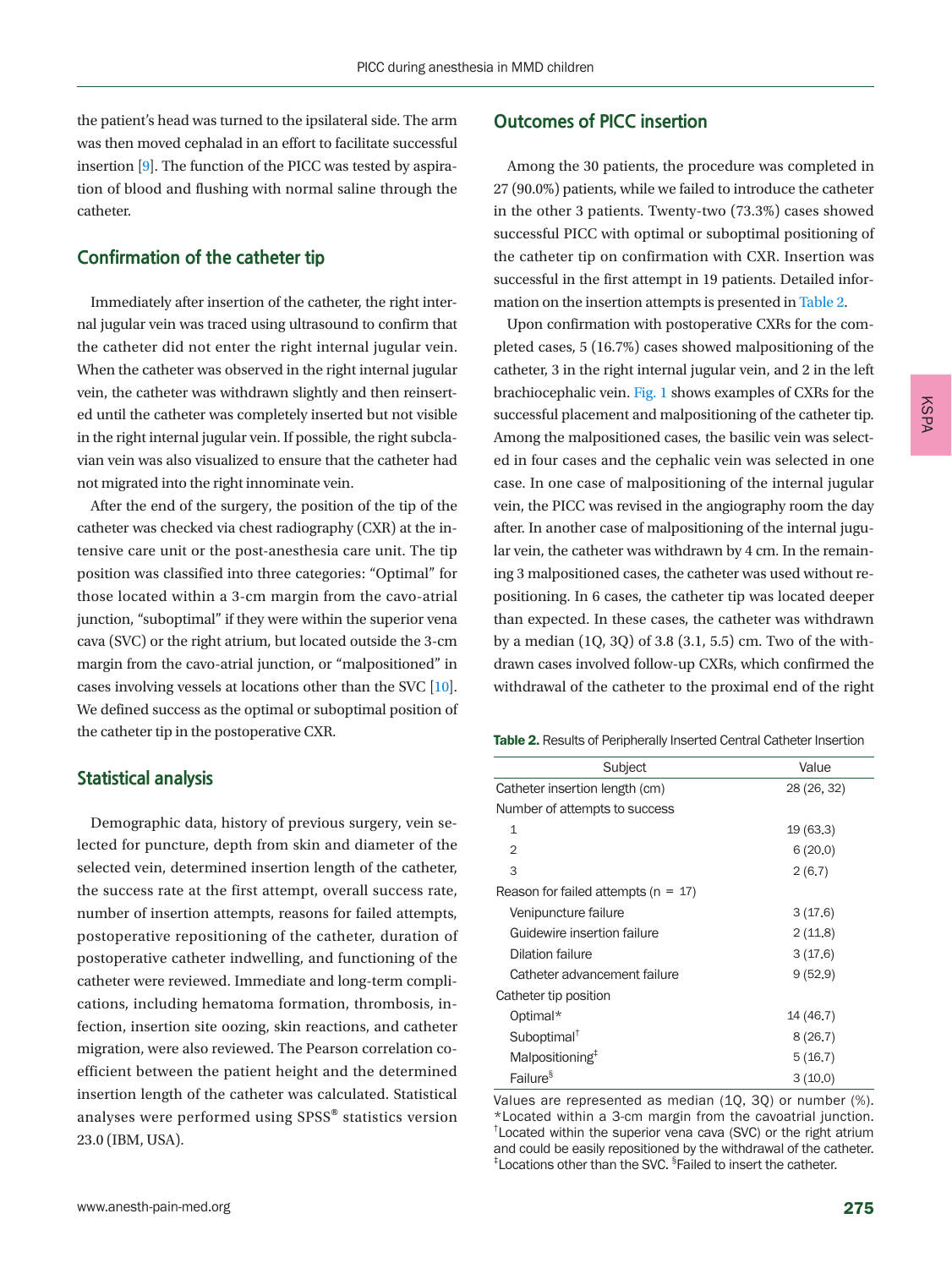<span id="page-3-0"></span>

Fig. 1. Examples of postoperative chest radiographs for confirmation of the tip of peripherally inserted central catheters. The tip is located at the superior vena cava (A), ipsilateral internal jugular vein (B), and contralateral brachiocephalic vein (C).

subclavian vein. In one case, the insertion length was shorter than expected to an extent of 5 cm, and there was no adjustment.

In 3 patients, the catheter was unexpectedly withdrawn during transportation of the patient from the operating room to the intensive care unit, while re-insertion of the catheter was not performed. All successful cases showed intact catheter function, with no reported immediate complications such as hematoma, thrombosis, skin irritation, or bleeding.

The median (1Q, 3Q) duration of indwelling was 7 (6, 8) days, and the total indwelling time for all subjects was 184 PICC-days with no reported complications or complaints of discomfort. There was a strong positive correlation between the patient's height and the insertion length of the catheter, with a Pearson correlation coefficient of 0.906 (P < 0.001).

Four patients were included twice in our data, and all showed successful insertion during the first operation. In the second operation, the four cases showed a failure of PICC insertion, malpositioning to the contralateral side, successful insertion in the same vein, and successful insertion in the alternate vein (cephalic–basilic).

We did not survey patient satisfaction with PICC after surgery. However, neurosurgeons in charge of their in-hospital care reported an overall increase in patients' comfort and stability during the hospital stay with PICC compared to access via the internal jugular or subclavian veins.

## **DISCUSSION**

We summarized cases of PICC insertion under ultrasound

guidance after induction of general anesthesia in pediatric patients undergoing surgery for MMD with successful positioning of the catheter tip in 22 out of 30 cases.

In recent studies, success rates defined as proper positioning of the PICC catheter with ultrasound-guided insertion have been reported to be about 81.2% and 94.4% [10[,11\]](#page-5-9) in adults and 83.9% [\[12\]](#page-5-10) in children. Our success rate of 73.3% was relatively lower than these results. In our cases, catheter insertion was performed during anesthesia and prior to surgery. As we just introduced the policy of PICC insertion in our department, the proficiency of the practitioner might be a cause for the lower success rate. Moreover, since we reviewed only a small number of cases, the success rate may be inconsistent with previous data. Among the three cases of failed insertion, it was difficult to advance the catheter into the right subclavian vein with or without the obturator in two cases, and advancement of the introducer was impossible in the other case. Reports of common reasons for PICC insertion failure are difficult to find in the literature, so we could not compare our results with those of previous studies.

The incidence of malpositioning of the catheter tip is reported to be higher with ultrasound guidance than with fluoroscopic guidance  $[13]$  and varies from 8.4% to 27%  $[10,13]$  $[10,13]$ . In our study, the malpositioning rate of the inserted cases was 18.5%, which is consistent with these results. Although we checked via ultrasound immediately after catheter placement, upper limb PICC in children may move with arm movement to an extent of 2.2 rib spaces [\[14\]](#page-5-12), which can be an explanation for this malpositioning. Abduction of the right upper arm during the procedure might have affected the migration of the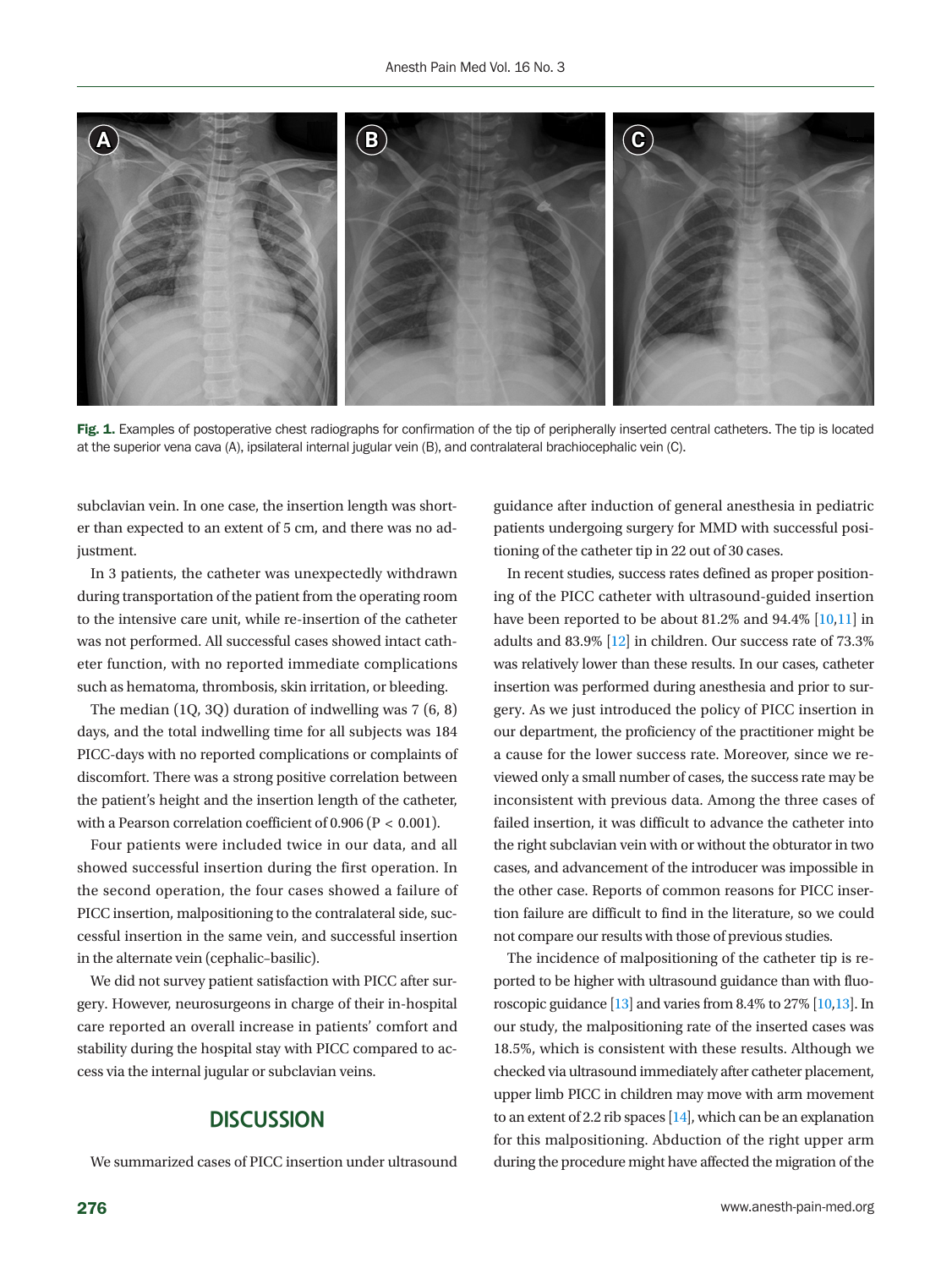catheter tip since the arm was abducted during the surgery and immediate postoperative period. We might have had a better agreement between CXR and ultrasound if CXR was checked immediately after insertion. However, since we wanted to avoid exposing patients to additional radiation, we decided not to check CXR immediately, but to rely on ultrasound and routine postoperative CXR. This was possible because our primary reason for PICC insertion was acquiring a stable route of blood sampling and fluid administration, but not monitoring the central venous pressure.

Immediate complications associated with PICC insertion are reported to be rare, with a global complication rate of 30.2% during indwelling and 11.1 per 1000 PICC-days [\[15](#page-5-10)]. In our study group, there were no records of any complications associated with PICC. In contrast, in our previous study, patients maintained the PICC for a median of 17 days, ranging from 2 to 174 days [\[15\]](#page-5-10), and the meantime to the onset of complications was 16.1 days. The relatively short catheter maintenance period may have affected our complication-free outcomes. In three cases, however, accidental withdrawal of the catheter occurred during transportation of the patient, which indicated the need for more caution.

Although some reports have described landmark-based determination of PICC insertion length, they are limited to adults [7]. Since there is no standardized method to determine the appropriate length of PICC insertion in children and no fluoroscopy was available, we simply measured the distance between the targeted insertion site and the sternal notch [7]. The insertion length was optimal in approximately half of the cases and was acceptable (optimal and suboptimal combined) in 81.5% of the inserted cases. Although there is one report on the landmark-based determination of the length of PICC in children with preliminarily taken CXRs  $[16]$ , we did not employ this technique because of the absence of images that cover the right arm and the chest altogether in our institute.

While PICC insertion helps patients in postoperative management in many ways, it does not change or help in anesthetic management during surgery. From the anesthesiologists' perspective, the advantage of PICC is the relatively high safety compared to other central venous catheterization methods.

Our study had some limitations. First, as we only included elective surgeries for MMD and patients were relatively healthy except for that, our cases had a relatively short indwelling duration of PICC and a low complication rate. These may be valuable data, but the findings are not generalizable to patients with worse general conditions or those requiring extended indwelling. Further studies including other populations are needed to obtain more generalized data. Second, as patient satisfaction was not adequately recorded and compared to that for conventional central venous catheterization, we cannot claim that PICC is more patient-friendly than conventional insertions. However, since the median duration of indwelling was approximately 7 days, it is credible that the insertion site of the forearm will be much more comfortable to maintain than the neck or chest. A prospective study comparing PICC and other methods of central venous access will provide an answer to this concern. Third, the elapsed time of insertion was not recorded, even though there were some cases with multiple attempts. Further prospective studies are required to include the time measurements.

In conclusion, PICC can be successfully introduced to pediatric patients undergoing surgery for MMD during anesthetic management without serious complications. Further prospective studies including insertion depth determination, insertion technique, and comparison with other forms of central venous access will be needed to improve our clinical practice for pediatric patients who require central venous access.

#### **CONFLICTS OF INTEREST**

No potential conflict of interest relevant to this article was reported.

## **DATA AVAILABILITY STATEMENT**

The datasets generated during and/or analyzed during the current study are available from the corresponding author on reasonable request.

## **AUTHOR CONTRIBUTIONS**

Conceptualization: Hee-Soo Kim. Data curation: Sang-Hwan Ji, Sol Ji Yoo, Hee-Soo Kim. Formal analysis: Sol Ji Yoo, Eun-Hee Kim, Ji-Hyun Lee. Methodology: Young-Eun Jang, Jin-Tae Kim. Investigation: Sang-Hwan Ji, Sung-Ae Cho, Eun-Hee Kim, Hee-Soo Kim. Software: Sung-Ae Cho, Young-Eun Jang, Eun-Hee Kim. Writing - original draft: Sang-Hwan Ji, Sol Ji Yoo, Sung-Ae Cho, Hee-Soo Kim. Writing - review & editing: Sang-Hwan Ji, Young-Eun Jang, Eun-Hee Kim, Ji-Hyun Lee, Jin-Tae Kim, Hee-Soo Kim.